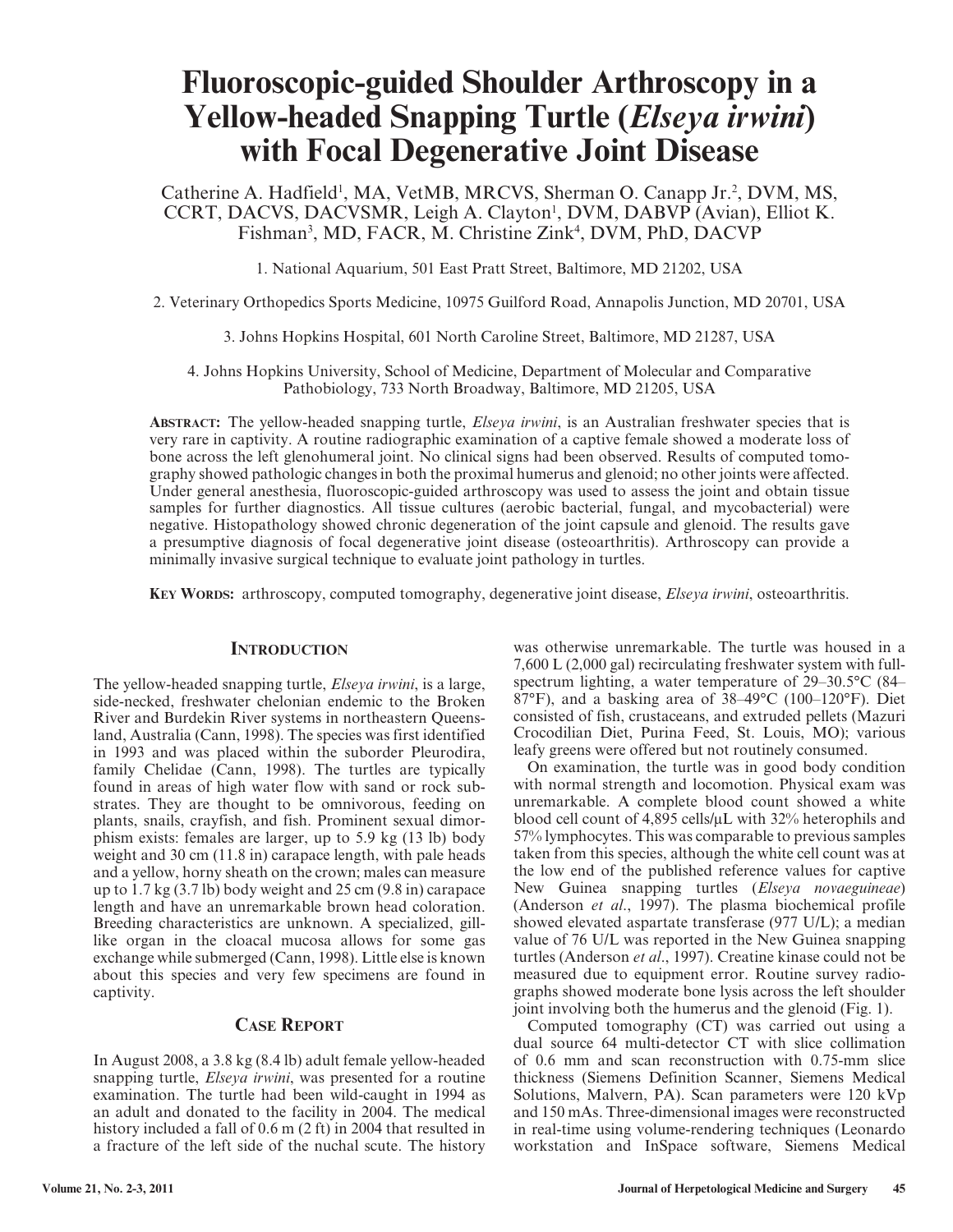

**Figure 1.** Dorso-ventral radiograph showing lysis of the left proximal humerus and glenoid.

Solutions). The CT showed loss of bone at the humeral head and glenoid with small fragments of bone visible around the joint (Fig. 2). The other joints were unaffected.

Fine-needle aspirates of the left shoulder joint were collected. The forelimb was extended cranially to allow palpation of the caudal aspect of the joint. The site was aseptically prepared and 0.3 mg/kg lidocaine was infiltrated intradermally (Lidocaine, 20 mg/mL, Vedco, Inc., St. Joseph, MO). Two aspirates were taken based on palpation using a 22-gauge, 1-in needle on a 3-mL syringe inserted into the caudolateral compartment, but no fluid was obtained. Cytologic examination showed only normal blood cells with no fungi, bacteria, crystals, or abnormal cell morphology. Aerobic culture yielded no bacterial growth.

The turtle was anesthetized for fluoroscopic-guided arthroscopy and biopsies using ketamine at 3 mg/kg IV (Ketaset, 100 mg/mL, Fort Dodge Animal Health, Fort Dodge, IA), medetomidine at 0.15 mg/kg IV (Domitor, 1 mg/mL, Pfizer Animal Health, New York, NY), and isoflurane at 1–5% following intubation (IsoSol, Vedco, Inc.). Intermittent positive-pressure ventilation was used throughout the procedure. The turtle was also given warmed fluids at 10 mL/kg SC along with 4 boluses at 2 mL/kg per cloaca using a 1:1 ratio of lactated Ringer's solution and 0.45% saline with 2.5% dextrose (Baxter Healthcare Corporation, Deerfield, IL), ceftazidime at 20 mg/kg IM (Ceftazidime, 2 g, Sandoz, Inc., Princeton, NJ), buprenorphine at 0.02 mg/kg IM (Buprenorphine, 0.3 mg/mL, Bedford Laboratories, Bedford, OH), and intra-articular bupivacaine hydrochloride at 0.3 mg/kg (Marcaine, 2.5 mg/mL, Pfizer Animal Health).

The turtle was placed in a V-tray in a dorsoventral oblique position with the left shoulder elevated within the fluoroscopy unit (Premier Encore Fluoroscan, Fluoroscan Imaging Systems, Inc., Bedford, MA). After the site was aseptically prepared, a 22-gauge, 1.5-in needle was guided fluoroscopically into the caudolateral compartment of the shoulder. On aspiration using a 6-mL syringe, no fluid was obtained. Ten milliliters of 0.9% saline (Baxter Healthcare Corporation) was injected into the shoulder, ensuring that the needle was in the joint, and distending the joint for arthroscopy. A 2 mm stab incision was created alongside the needle, and a 1.9-mm trochar and cannula system was guided fluoroscopically into the shoulder following the same plane as the needle. The trochar was removed and a 1.9-mm, 30° oblique arthroscope was inserted (Dyonics, Smith and Nephew, Andover, MA). An intra-articular saline infusion was started. Using standard triangulation techniques, a needle was guided into the craniolateral compartment of the shoulder joint. A 2-mm stab incision was created alongside the needle and a blunt trochar and cannula system was inserted into the joint through the cranial portal (Fig. 3). The same technique, applied to the cadaver of a Mary River tortoise, *Elusor macrurus*, allowed excellent visualization of the glenoid cavity, humeral head, joint capsule, and two



**Figure 2.** Computed-tomography image: Three-dimensional reconstruction showing lysis of the left proximal humerus and glenoid. The right glenohumeral joint is unaffected.



**Figure 3.** Arthroscopy of the left shoulder: The left forelimb is retracted cranially and the cannula systems are visible in the craniolateral and caudolateral compartments, containing the arthroscopic biopsy forceps and arthroscope, respectively.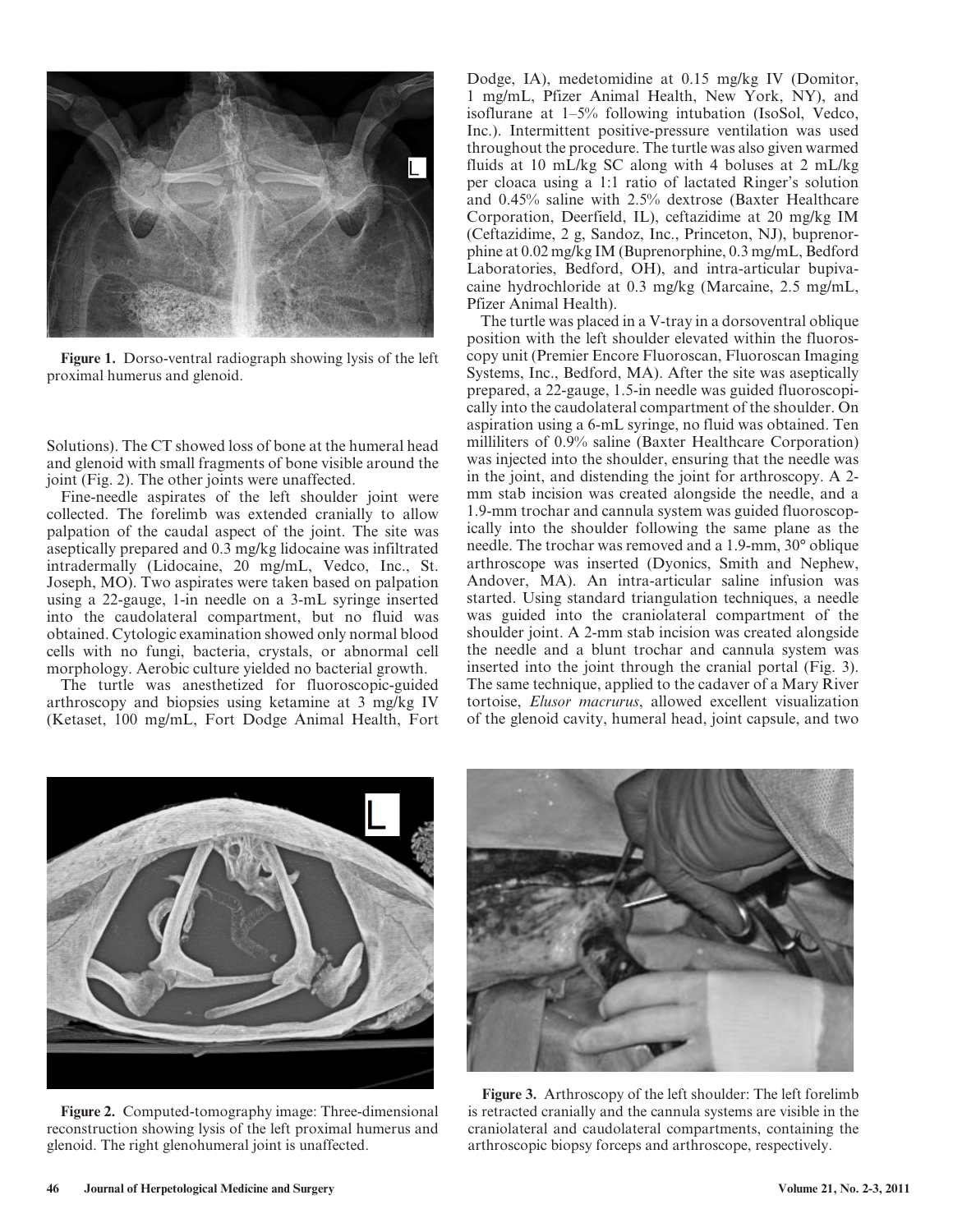intra-articular glenohumeral ligaments. In the yellowheaded snapping turtle, the caudal compartment of the shoulder could be visualized, including the humeral head and one glenohumeral ligament. The central and caudal humeral head showed abnormal cartilage with partial thickness fibrillation and fissuring (grade II lesions based on the modified Outerbridge scoring system for arthroscopy; Schulz, 2003). The glenoid was no longer recognizable, having been replaced by fibrous tissue, and the craniomedial to caudomedial joint capsule had a frayed appearance. There was some dark mottling of the soft tissues, later confirmed histologically as melanosis. The normal architecture of the medial compartment could not be visualized. Rangeof-motion and stress tests showed no signs of instability. Arthroscopic biopsy forceps were inserted into the cranial instrument portal in order to biopsy the joint capsule and ligaments. Jamshidi needles were used to biopsy the glenoid, humeral neck, and humeral head under fluoroscopic guidance (Kendall monoject, 11-gauge, 4-in, Covidien, Mansfield, MA). Part of the tissue samples from the joint capsule and glenoid were used for aerobic bacterial, fungal, and mycobacterial cultures, and the remaining samples were fixed in 10% buffered formalin for histopathology. Following further saline flushing, the skin incisions were closed using 3-0 polypropylene (Prolene, Ethicon Inc., Somerville, NJ) in a horizontal mattress pattern. Neither the medetomidine nor buprenorphine needed to be reversed. Anesthetic recovery was uneventful.

Histopathology samples showed a chronic degenerative process; there was multifocal, severe degeneration and fragmentation of the dense collagenous material from the joint (either tendon or ligament) and diffuse, moderate degeneration of the glenoid (Fig. 4). The sections of the humerus were grossly normal. There was a slight increase in melanomacrophages in the glenoid tissue but no other inflammatory changes were observed. No etiological agent was found on hematoxylin and eosin, acid-fast, or periodic acid-Schiff stains. Cell morphology was normal.



**Figure 4.** Histopathology of soft tissue from the abnormal shoulder showing two ligaments or tendons identified by their typical parallel fibers with regular periodicity (square brackets indicate boundaries). The structures are frayed (arrow) and disorganized (arrowhead), indicating marked damage or total rupture. Minimal inflammatory infiltrate is present.

Aerobic bacterial culture, fungal culture, and mycobacterial cultures were run using tissue from the joint capsule and glenoid. All cultures were negative. The cost of polymerase chain reaction- screening for multiple infectious agents, such as *Mycoplasma* spp. and non-tuberculous *Mycobacterium* spp., was considered prohibitive.

The turtle did well postoperatively. After 24 h in cloacal depth water, the turtle was moved to a 250 L (65 gal) hospital system within the same temperature ranges as above. There was some left forelimb lameness and mild soft tissue swelling after surgery which resolved over 7 days. The turtle was maintained on meloxicam 0.1–0.2 mg/kg IM every 2–3 days for 4 doses (Metacam, 5 mg/mL, Boehringer Ingelheim Vetmedica, St. Joseph, MO), and ceftazidime 20 mg/kg IM every 3 days for 12 doses, pending the histopathology and culture results. Sutures were removed 20 days post-surgery. The turtle was returned to the 7,600 L (2,000 gal) enclosure 32 days post-surgery.

Conservative management was elected for this turtle. This consisted of providing optimal environmental conditions and maintaining an appropriate body weight and a balanced diet rich in fish oils. Exercise was controlled by limiting handling and avoiding changes to her aquatic environment. In the 3 yr since surgery, regular recheck examinations have shown on-going remodelling of the left glenohumeral joint but no further lysis. The other joints remain unaffected and the turtle continues to show no apparent clinical signs.

#### **DISCUSSION**

Radiography and computed tomography allowed accurate localization of the joint lesion in this yellow-headed snapping turtle. Other potential non-invasive diagnostics to assess joint lesions include ultrasonography, magnetic resonance imaging, and skeletal scintigraphy (Solano *et al*., 2008; McLellan *et al*., 2009; Goldhammer *et al*., 2010). In particular, skeletal scintigraphy may have been useful to assess if there was active bone turnover in the joint (Solano *et al*., 2008). However, definitive diagnosis requires more-invasive diagnostics such as joint aspirates, percutaneous biopsies, or arthrotomy or arthroscopy with visual assessment and biopsies.

Joint aspirates have been used in reptiles to evaluate changes in the synovial fluid (Casimire-Etzioni *et al*., 2004; Raidal *et al.*, 2006; Alleman and Kupprion, 2007). Even using fluoroscopic guidance, no synovial fluid could be obtained from the abnormal joint in this yellow-headed snapping turtle. It is possible that the degenerative changes to the joint and the disruption of the joint capsule prevented normal production and accumulation of synovial fluid.

Arthrotomy and arthroscopy allow visualization of joint lesions and targeted biopsies. Compared to arthrotomy, arthroscopy shows similar or higher diagnostic sensitivity (Pozzi *et al*., 2008; Niemeyer *et al*., 2011) with significantly shorter recovery times and less risk of secondary complications (Vatistas *et al*., 1995; Greer *et al*., 2003; Hoelzler *et al*., 2004). Arthroscopic biopsy remains the gold standard in domestic animals (McLellan *et al*., 2009; Goldhammer *et al*., 2010).

The anesthetic protocol selected for this athroscopy has consistently provided a smooth induction, a steady level of anesthesia, and a good recovery for longer procedures in *Elseya* spp. at the National Aquarium, Baltimore, MD.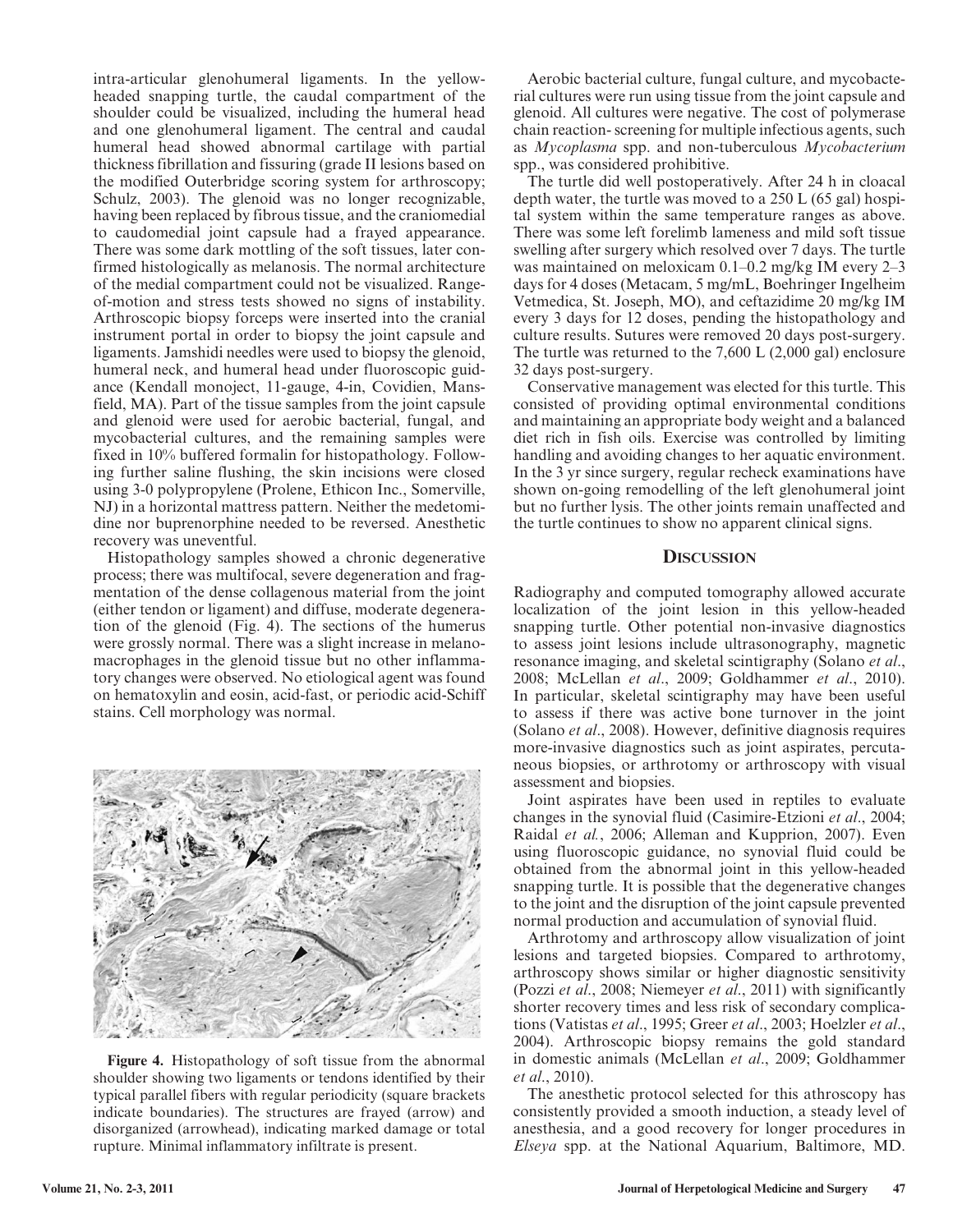Intravenous or intraosseus fluids would have provided a more direct route of hydration during the anesthesia, but alternative routes were used. The dose of buprenorphine is lower than suggested by analgesia studies in red-eared sliders, *Trachemys scripta elegans* (Kummrow *et al*., 2008), but this dose was used due to apparent sedative effects in *Elseya* spp. The dosing interval for meloxicam was chosen in part to reduce handling requirements. However, a subsequent paper has shown that a shorter meloxicam interval is indicated in green iguanas (*Iguana iguana*) (Divers *et al*., 2010).

The shoulder arthroscopy was straightforward and provided diagnostic samples that could not be obtained using aspirates or percutaneous biopsies. Fluoroscopy is not routinely used to guide arthroscopy in domestic animals but, given the novel anatomy of this species, it allowed placement of the trochars and biopsy needles with minimal tissue trauma and good sample fidelity. While the use of endoscopy is reported in reptiles for examination of the coelomic cavity, respiratory, urogenital, and gastrointestinal tracts, no reports of arthroscopy in reptiles could be found.

With lysis limited to the left glenohumeral joint, the two most likely differentials were a localized infectious arthritis or degenerative joint disease (osteoarthritis). Neoplasia, articular gout, articular or periarticular 'pseudo-gout' (e.g., hydroxyapatite or calcium pyrophosphate deposition disease), and rheumatoid or immune-mediated mechanisms were considered less likely based on the clinical signs and distribution (Wenker *et al.*, 1999; Casimire-Etzioni *et al.*, 2004; Mader, 2006; Chambers *et al.*, 2009; Jones and Fitzgerald 2009).

Infectious arthritis is usually described as an infection within a mobile (diarthrodial) joint with an associated inflammatory infiltrate and bone remodelling—predominantly lysis in reptiles (Fitzgerald and Vera, 2006). Reported causes of infectious arthritis in reptiles include *Mycoplasma alligatoris* in American alligators, *Alligator mississippiensis*; *Serratia marcescens* in a common tegu, *Tupinambis teguixin*, a West African dwarf crocodile, *Osteolaemus tetraspis*, and a green sea turtle, *Chelonia mydas*; *Staphylococcus hyicus* in a Mali uromastyx, *Uromastyx maliensis*; *Enterococcus* sp., *Mycobacterium chelonae*, and *Nocardia* sp. with an unidentified fungal pathogen in Kemp's Ridley sea turtles, *Lepidochelys kempii*; and an unidentified bacterial pathogen in a leatherback sea turtle, *Dermochelys coriacea* (Ackerman *et al.*, 1971; Ogden *et al*., 1981; Heard *et al.*, 1988; Brown *et al.*, 2001; Harms *et al.*, 2002; Greer *et al.*, 2003; Riggs *et al.*, 2005; Innis *et al*., 2010).

Degenerative joint disease, or osteoarthritis, has been defined as a progressive disease of synovial joints due to biomechanical joint stress, with structural and compositional changes to bone, cartilage, meniscus, synovium, and other soft tissues (Lane *et al*., 2011). Clinical signs are characterized by joint pain, stiffness, and joint instability (Lane *et al*., 2011). There may be variable degrees of inflammation without systemic effects (Johnston, 1997; Lane *et al.*, 2011). There should be no evidence of an infectious etiology, although this may be hard to prove in reptiles as many pathogens are difficult to culture and molecular techniques remain limited (Johnston, 1997; Solano *et al*., 2008). There may be a history of non-penetrating trauma or joint dysplasia, and progression should be slower with no dissemination to other joints (Johnston, 1997; Fitzgerald and Vera, 2006). Very few reports exist of degenerative joint disease in reptiles (Raidal *et al.*, 2006).

In this case, it is possible that the fall of 0.6 m (2 ft) 4 yr prior to presentation was the inciting trauma, although reviews of the radiographs taken at that time show no obvious damage to the left shoulder. Based on the history, diagnostics, and clinical course over 3 yr, the current diagnosis is chronic degenerative joint disease restricted to the left shoulder.

Management options for degenerative joint disease can be surgical, medical, or conservative. Surgery (e.g., arthroplasty) was considered to carry too many potential risks. Medical management options include non-steroidal antiinflammatories and poly-sulfonated glycosaminoglycans, but there is no information available on their long-term use in reptiles and long-term medication of this individual turtle was considered impractical. Based on this information and the lack of clinical signs in this individual, conservative management was elected.

## **LITERATURE CITED**

- Ackerman LJ, Kishimoto RA, Emerson JS. 1971. Nonpigmented *Serratia marcescens* arthritis in a teju (*Tupinambis teguixin*). Am J Vet Res, 32:823–826.
- Alleman AR, Kupprion EK. 2007. Cytologic diagnosis of diseases in reptiles. Vet Clin North Am Exot Anim Pract, 10:155–186.
- Anderson NL, Wack RF, Hatcher R. 1997. Hematology and clinical chemistry reference ranges for clinically normal, captive New Guinea snapping turtle (*Elseya novaeguineae*) and the effects of temperature, sex, and sample type. J Zoo Wildl Med, 28:394–403.
- Brown DR, Nogueira MF, Schoeb TR, Vliet KA, Bennett RA, Pye GW, Jacobson ER. 2001. Pathology of experimental mycoplasmosis in American alligators. J Wildl Dis, 37:671– 679.
- Cann J. 1998. Irwin's turtle. *In* Cann J (ed): Australian Freshwater Turtles. Beaumont Publishing Pte Ltd., Singapore:195– 198.
- Casimire-Etzioni A, Wellehan JFX, Embury JE, Terrell SP, Raskin RE. 2004. Synovial fluid from an African spurthighed tortoise (*Geochelone sulcata*). Vet Clin Pathol, 33:43– 46.
- Chambers JK, Suzuki T, Une Y. 2009. Tophaceous pseudogout of the femorotibial joint in a painted turtle (*Chrysemys picta*). J Vet Med Sci, 5:693–695.
- Divers SJ, Papich M, McBride M, Stedmand NL, Perpinan D, Koch TF, Hernandez SM, Barron GH, Pethel M, Budsberg SC. 2010. Pharmacokinetics of meloxicam following intravenous and oral administration in green iguanas (*Iguana iguana*). Am J Vet Res, 71:1277–1283.
- Fitzgerald KT, Vera R. 2006. Spinal osteopathy. *In* Mader DR (ed): Reptile Medicine and Surgery, 2nd ed. WB Saunders Co, Philadelphia, PA:906–912.
- Goldhammer MA, Smith SH, Fitzpatrick N, Clements DN. 2010. A comparison of radiographic, arthroscopic and histological measures of articular pathology in the canine elbow joint. Vet J, 186:96–103.
- Greer LL, Strandberg JD, Whitaker BR. 2003. *Mycobacterium chelonae* osteoarthritis in a Kemp's Ridley sea turtle (*Lepidochelys kempii*). J Wildl Dis, 39:736–741.